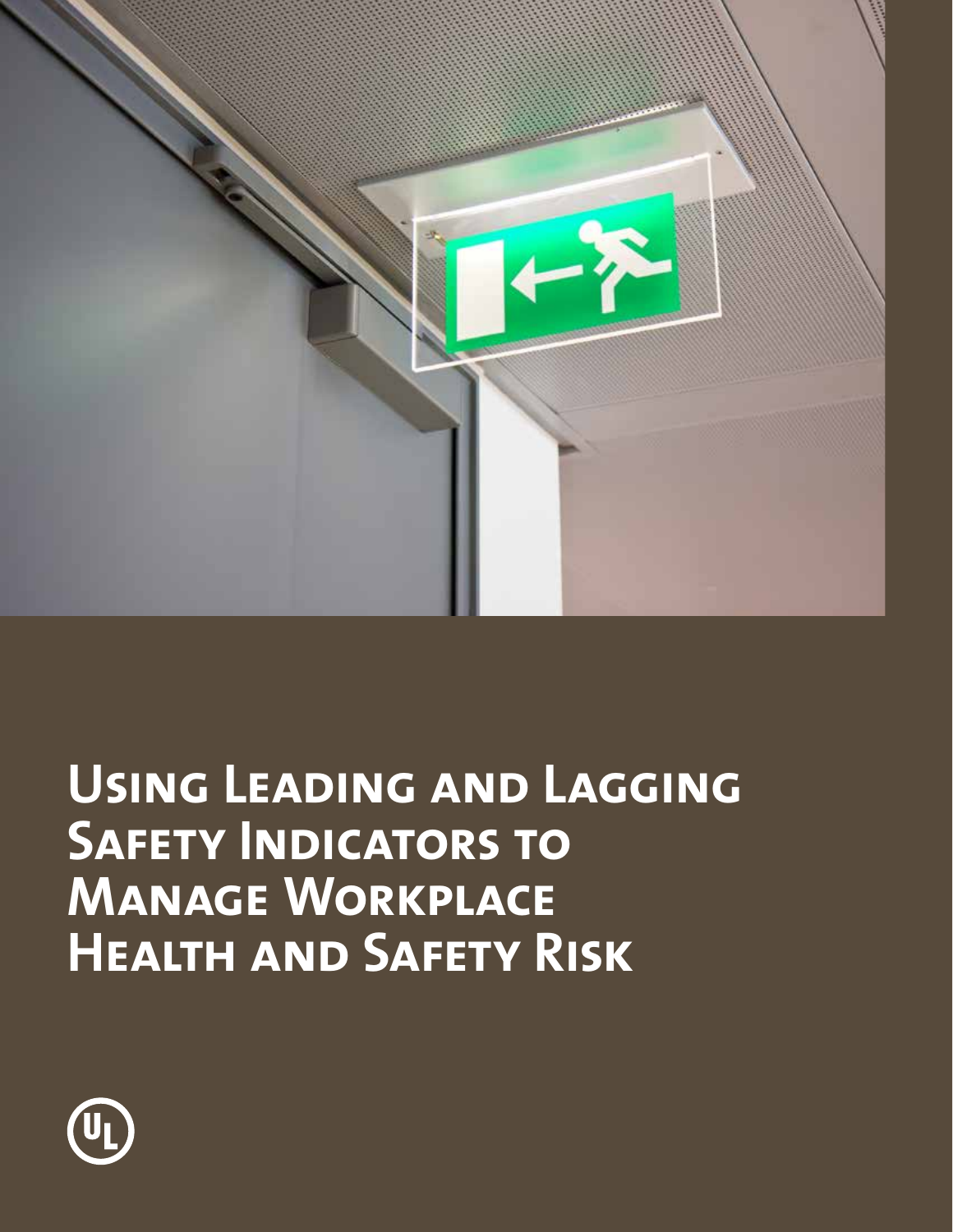# **Using Leading and Lagging Safety Indicators to Manage Workplace Health and Safety Risk**

Most organizations continuously strive to improve the safety of their workplace and reduce instances of workplace injuries among employees. However, despite these focused efforts, instances of sustained improvement in workplace safety, as reflected in reduced workplace incident rates, lost days due to injuries and other measures, are generally the exception rather than the rule. In some organizations, graphing key safety metrics over time often reveals a series of peaks and valleys in actual safety performance. In other instances, an organization achieves a safety performance plateau, but struggles to improve beyond that point.

Often, the key obstacle to improvement is a singular focus on lagging indicators of workplace safety. The number of accidents incurred, injury rates, and lost work costs are important indications of the safety of a given workplace. However, this type of data reflects only the consequence of an unsafe workplace and provides little insight into the root causes actually responsible for safety incidents. Leading indicators, on the other hand, focus on those steps and processes that are designed to prevent an accident or loss from happening in the first place. When used in combination, leading and lagging indicators can foster sustained improvement in overall workplace safety efforts.

This UL white paper discusses the importance of leading and lagging indicators in effectively managing workplace health and safety issues, and provides a reporting framework for evaluating critical safety elements. The paper begins by defining leading indicators and identifying the characteristics of good leading indicators. It then discusses the value of using leading and lagging indicators together to evaluate safety performance, and presents results from a recent UL survey of organizations that manage workplace safety using such indicators. The paper concludes with details about the UL Safety Scorecard, a template for tracking safety activities and performance results.



(U<sub>L</sub>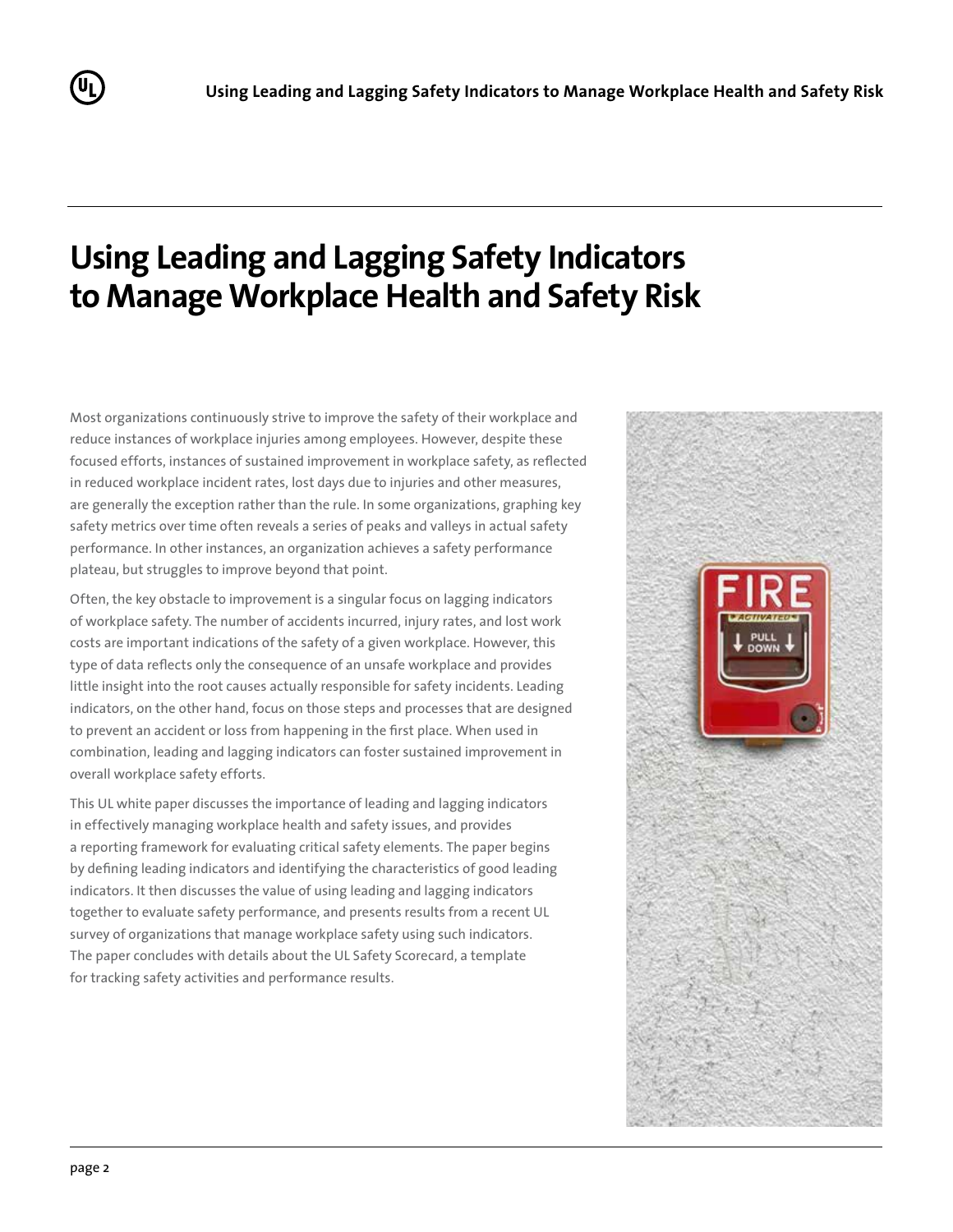## **The Challenges of Improving Workplace Safety**

The commitment to safety in the modern workplace has never been stronger. Certainly, increased oversight by federal and state regulators has served as an important impetus for employers to address workplace safety risks. But organizations in every industry are making the connection between maintaining a safe work environment and improved productivity and profitability. Indeed, a safer workplace can be an instrumental element in efforts to develop "habits of excellence," and an organizational culture of continuous improvement.

Despite this commitment, however, genuine improvements in workplace safety are difficult to achieve. And, even for those organizations that achieve initial success, sustaining continuous improvements remains an elusive goal. As many as 70 percent of business improvement programs reportedly fail to achieve their intended goal, and at least 50 percent of business improvement programs fail over the long term.

There are a number of causes for the failure to sustain continuous improvement in workplace safety. These include managerial directives and policies that conflict with the goals of a safe workplace, inadequate training of employees on safe work procedures, failure to respond adequately when potential causes of injuries are identified, and ineffective communications. These and other "human limitations" can derail even the most thoughtful and well-planned workplace safety programs. Yet the failure to achieve workplace safety goals or to sustain efforts at continuous improvement often has its roots in the simple choice of metrics used by organizations to measure individual aspects of a workplace safety program. Indicators such as the number or location of workplace accidents, employee injury rates, or the costs associated with remedying unsafe conditions can be important measurements of the overall results of workplace safety initiatives. But an exclusive focus on these so-called lagging indicators provides little direction or insight into the specific behaviors that produce desired outcomes.

# **The Importance of Leading Indicators**

On the other hand, benchmarks that focus on specific safety process-related behaviors and activities are more likely to have a positive influence on workplace safety. These leading indicators provide employees and managers with immediate feedback on actions that can result in unsafe workplace conditions or lead to incidents or injuries. Equally important, leading indicators offer an important check on the integrity of systems and processes designed to foster safe working conditions.

All effective leading indicators share the following characteristics:

- They measure those behaviors and activities that can directly lead to improved workplace safety.
- They are understood and accepted by employees and managers

as directly relevant to workplace safety.

- Their focus and intent is closely aligned with an organization's strategic goals and objectives.
- They are cost-effective, and easy to measure and use.

Unlike lagging indicators that measure the impact of workplace safety incidents after the fact, leading indicators proactively draw attention to specific behaviors and activities. This focus enables employees and managers to modify behaviors before incidents or accidents occur. Accordingly, leading indicators serve as an effective warning mechanism, enabling employees and managers to take action in advance of damage, injuries or other harms.

In addition, lagging indicators typically fail to provide sufficient information on the actual causes of workplace safety. This shortcoming forces organizations to conduct further investigation and analysis to determine the real reasons behind safety incidents. Because of their focus on behaviors and activities, leading indicators enable employees and managers to monitor the effectiveness of safety systems and processes, and to quickly identify root causes of workplace safety failures.

# **Applying Leading and Lagging Indicators to Workplace Safety Programs**

Despite their usefulness in efforts to improve workplace safety, however, leading indicators also have their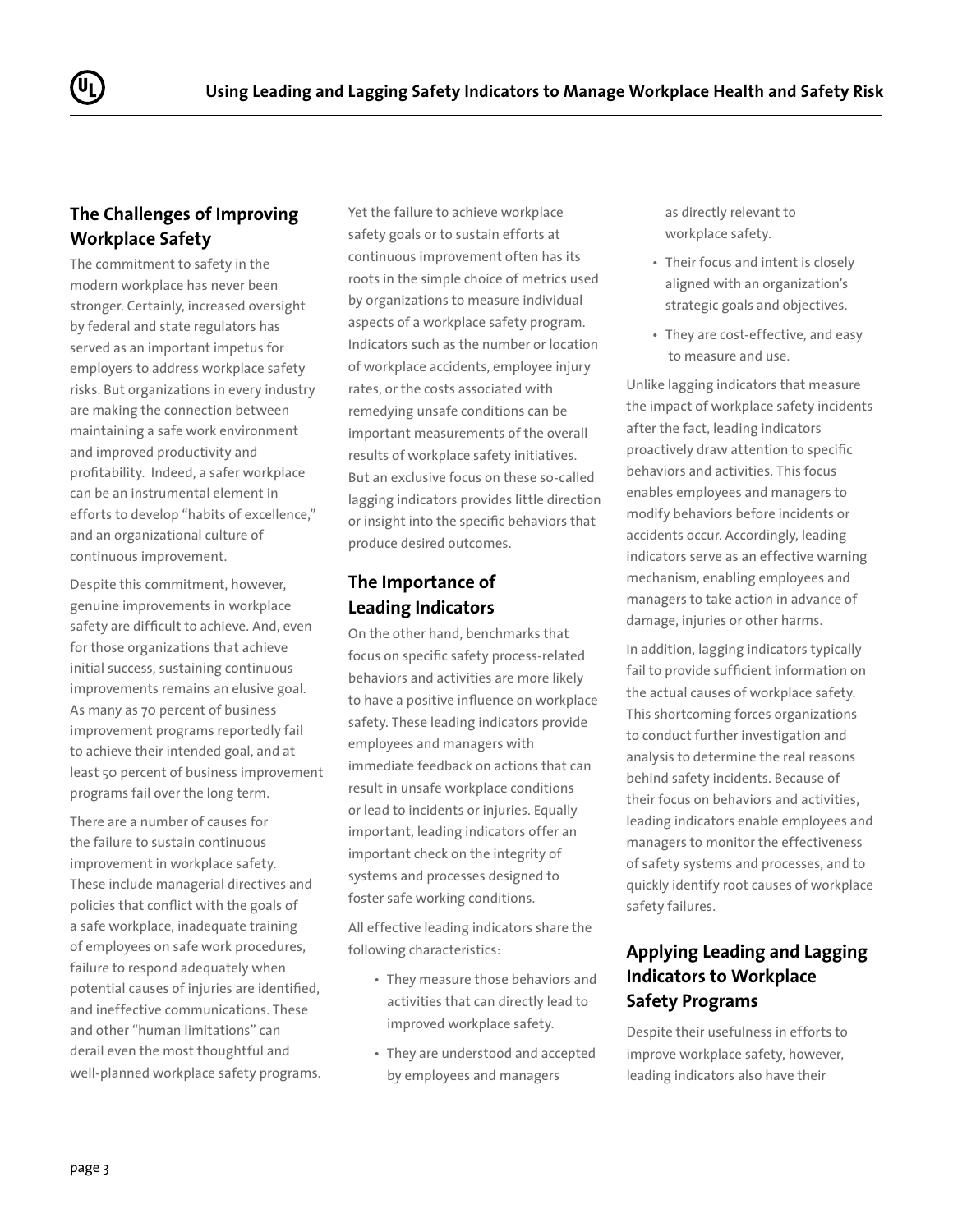

limitations, and can be misapplied or misused. For example, an organization can choose subjective measurements that are completely unrelated to the real causes of safety issues. In other cases, an organization can mistakenly identify behaviors and activities that don't directly correlate with preferred safety outcomes, or that only partially account for safety performance results. Finally, data collection alone does not improve safety performance and requires the implementation of corrective actions to address underlying safety deficiencies.

For these reasons, a comprehensive workplace safety program should employ both leading and lagging indicators. Leading indicators are proactive by nature and provide a framework for benchmark behaviors and activities prescribed by workplace safety programs. Lagging indicators measure the relevance of those behaviors and activities in driving specific safety-related outcomes. In other words, leading indicators dictate the action plan while lagging indicators measure the effectiveness of that plan in achieving the desired workplace safety outcomes.

As an illustration of the beneficial cause and effect dynamic created by the use of both leading and lagging indicators, Table 1 depicts correlating leading and lagging indicators for six commonly-used workplace safety program elements.

| <b>PROGRAM ELEMENT</b>                                   | <b>LEADING INDICATORS</b>                                                                                                                                                                                                                                                                  | <b>LAGGING INDICATORS</b>                                                                                                                                                                                                                 |
|----------------------------------------------------------|--------------------------------------------------------------------------------------------------------------------------------------------------------------------------------------------------------------------------------------------------------------------------------------------|-------------------------------------------------------------------------------------------------------------------------------------------------------------------------------------------------------------------------------------------|
| Management<br>Support and Accountability                 | • % of goals/objectives incorporating safety<br>• % of jobs preplanned<br>• Average # of corrective actions per submission (incidents,<br>near misses, observation, inspections)                                                                                                           | • % of projects that work without incidents<br>· documented meetings, metrics used compared<br>to plan $(+/-)$<br>• preplan verified and onsite<br>· participation in safety meetings, budgets for<br>safety, safety metrics communicated |
| Employee<br>Participation and Involvement                | • % of employees involved in safety decision making process<br>• %-age of workforce submitting safe and/or at risk<br>behaviors weekly<br>• Tracking %-age increase (or decrease) in the # of<br>submissions being submitted by the workforce                                              | • # of work method changes<br>• average time to implement suggestions and/or<br>corrective action                                                                                                                                         |
| New Hire Orientation,<br>Training and Learning           | . % of employees trained prior to start of work<br>• % of employees /management trained                                                                                                                                                                                                    | • # of incidents related to training<br>• % of training on time following observation or<br>incident<br>• # of training classes conducted                                                                                                 |
| Inspections/Audits/Observations                          | • # of inspections and observations<br>• % of compliant/safe conditions<br>• % of deficiencies<br>• % of severe/imminent of risk severity index<br>• % completion of corrective actions within timeline                                                                                    | • Near misses<br>• Incident rate (frequency and severity<br>• Loss costs<br>• Average time for corrective actions to be<br>completed                                                                                                      |
| Incident.<br>Near Miss and Observation<br>Investigations | • Average time to complete investigations<br>• Root cause(s) for loss identified<br>• # of near misses investigated/tracking<br># of observations investigated/tracking                                                                                                                    | • Average time for corrective actions to be<br>implemented<br>• Repeat accident types and/or offenders                                                                                                                                    |
| Performance Management<br>Systems/Safety Related         | • % of performance reviews measuring success in achieving<br>results<br>• # inspections compared to individual objective<br>• # of safety meetings conducted compared to individual<br>objective<br>• # of one-on-one contacts<br>• % of losses tied to projects and individual objectives | • Near misses<br>• Incidence rate (frequency and severity)<br>• Loss costs<br>• %-age of overall rating related to safety<br>performance/metrics<br>• Project profitability                                                               |

Table 1: Correlating leading and lagging indicators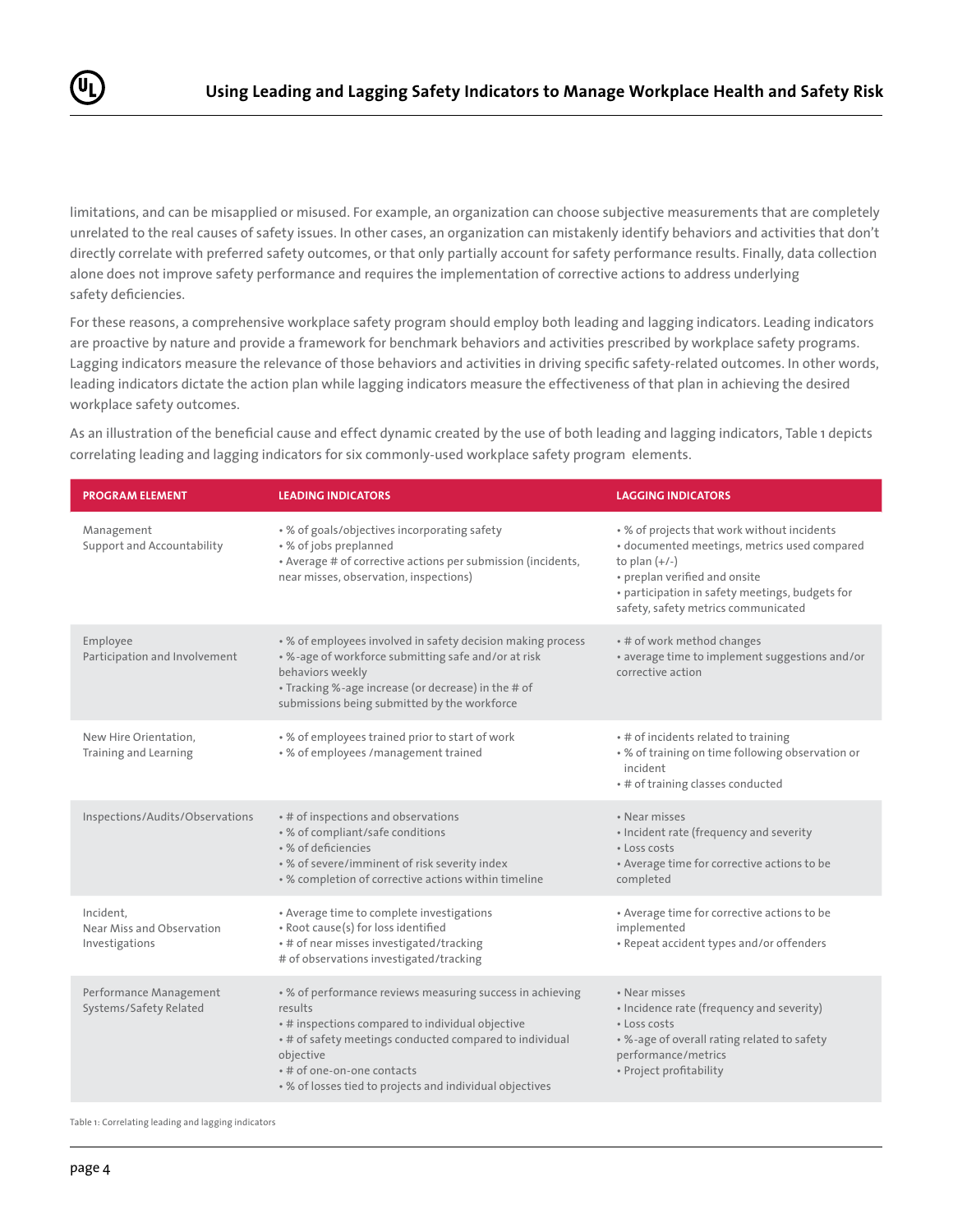### **Leading and Lagging Indicators in Action**

In 2012, UL conducted a survey on the use of leading and lagging indicators in industry as part of its broader effort to assess key factors in successful workplace safety programs. Survey participants were representative of a wide range of industries. More than half (58 percent) of all respondents represented industries with a history of increased workplace safety risks, such as construction, manufacturing and healthcare.

Among survey respondents, the use of leading indicators in conjunction with lagging indicators had a direct impact on the effectiveness of their workplace safety programs. More than 70 percent of respondents stated that their leading indicator programs were either very successful in their current form, or working well and could be even more effective with minor changes. Less than five percent of respondents reported that their leading indicator program failed to produce the anticipated improvements in their organization's workplace safety efforts.

The positive impact from the use of both leading and lagging indicators is affirmed by recordable incident rates as required by the U.S. Occupational Safety and Health Administration (OSHA). More than 40 percent of survey respondents indicated that their OSHA recordable incident rate for every 200,000 hours worked was one percent or less, with a combined 64 percent of respondents reporting an incident rate of two-and-a-half percent or less. Experience modification rates assigned to respondent organizations by workers' compensation insurance carriers were equally impressive. A measure of insurance claims filed by employees as a result of injuries sustained in work-related activities, modification rates were less than one (1.0) for nearly 65 percent of respondents.

The majority of survey respondents were also able to correlate their use of leading and lagging indicators with favorable safety outcomes. More than 32 percent of respondents reported that favorable outcomes were definitely related to the use of leading indicators. An additional 42 percent reported that favorable outcomes were at least somewhat related to the use of leading indicators.

According to survey respondents, the use of even a relatively small number of leading indicators can contribute to these favorable outcomes. A little more than 74 percent of respondents reported using not more than five leading indicators, with almost 42 percent using three or less. However, nearly half (48 percent) of respondents reported that four to five leading indicators were the "right amount" for an effective workplace safety program.

Importantly, collecting and reporting leading and lagging indicator data need not be a time consuming process. More than half of all respondents (51 percent) reported spending between just one and five hours a month collecting and reporting data, with an additional six percent of respondents reported spending less than one hour per month. Only 16 percent of respondents reported spending more than 11 hours per month collecting and reporting data.

#### **Critical Leading and Lagging Indicators**

The UL survey also asked respondents to identify the leading and lagging indicators of greatest importance to a successful workplace safety program. Responses were organized in a number of key categories, including governance, risk assessment, activity metrics, loss statistics and cultural indicators.

Survey respondents identified the most important leading and lagging indicators by category in rank order, as follows:

- **• Governance —** The number of investigations that are being examined by an organization's safety team and the number of urgent submissions that are being recorded by employees.
- 1. Overdue tasks **–** Tasks not completed by the required due date
- 2. Open investigations Number of investigations currently under review
- 3. Open events Events reported but not yet under investigation
	- **• Risk Assessment –** The relative risk of issues being reported, and assessing whether submissions and events present a high, medium, low or negligible risk to employees.
- 1. Submissions on observations of safe and at risk conditions reported
- 2. Near misses **–** Report of incident that does not result in injury
- 3. Injury **–** Report of an incident that results in an employee injury
	- **• Activity Metrics –** Statistics about the specific kinds of submissions being reported, such as general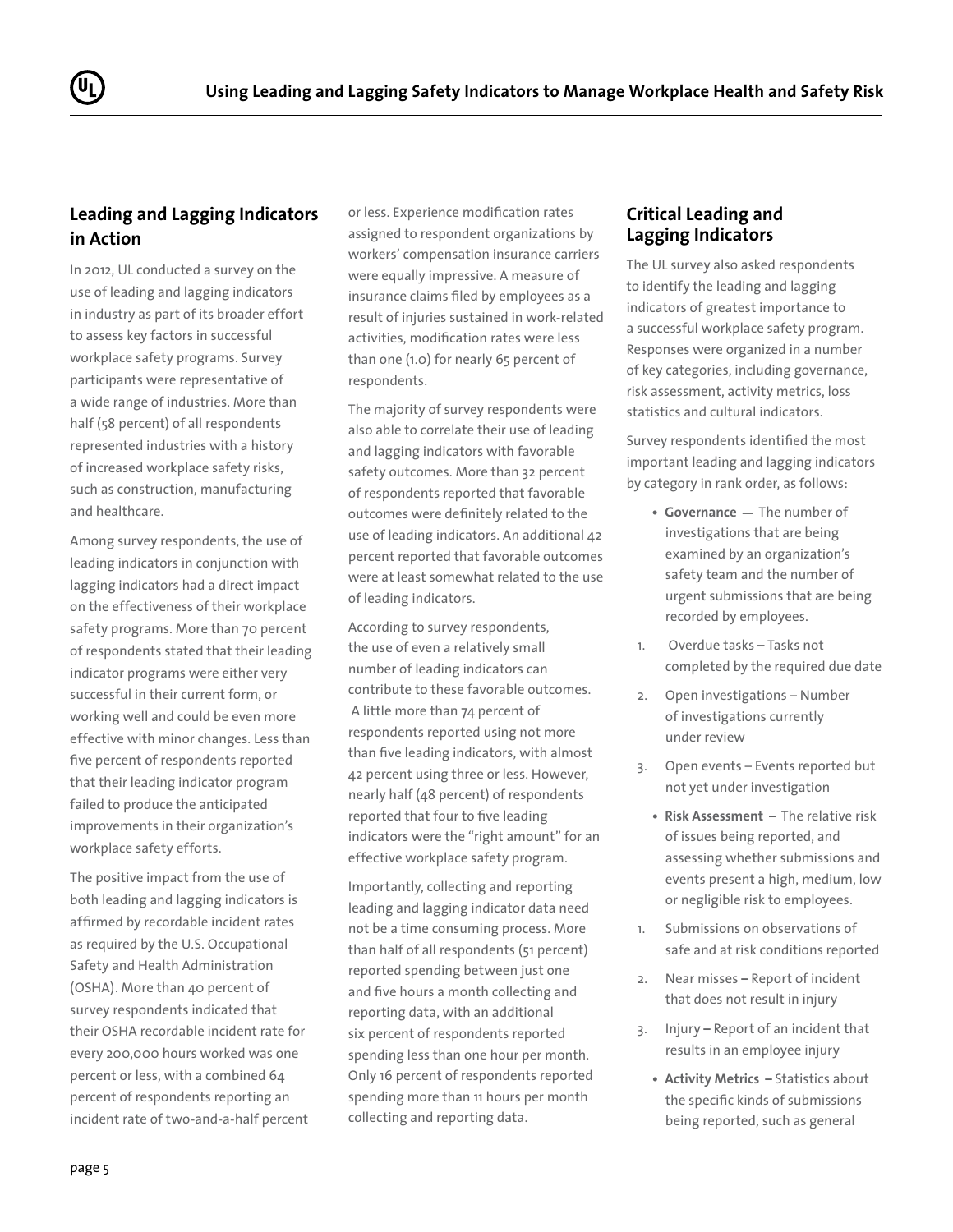

observations, near misses or actual injuries or losses.

- 1. Percentage breakdown of submissions by type
- 2. Percentage of near misses receiving a formal investigation
- 3. Percentage of incidents with loss receiving a formal investigation
	- **• Loss Statistics –** The types of losses experienced by an organization, including injured employees, lost work days or property damage.
- 1. Average number of days employees are absent due to work injuries
- 2. Number of employees absent from work due to work injuries
- 3. Injury events Number of incidents that resulted in at least one injury
	- **• Cultural Indicators –** An assessment of an organization's overall safety culture with regard to employees' commitment to workplace safety, the implementation of corrective actions, and ongoing training.
- 1. Employee submissions Number of employees who are recording submissions
- 2. Overdue corrective actions Percentage of corrective actions not resolved on time
- 3. Average corrective actions/ submissions – Average number of corrective actions implemented as a result of a single event

#### **Toward a Safety Scorecard Model**

The UL survey provides compelling evidence of the value of using a combination of both leading and lagging indicators in building and sustaining

improvements in workplace safety. However, even organizations that understand the important link between leading and lagging indicators can be challenged to create a reporting structure that effectively tracks data on multiple leading and lagging indicators.

A scorecard is a convenient tool for monitoring and evaluating the activities and outcomes of an organization's workplace safety program. UL's Safety Scorecard (see Figure 1) is one such tool that offers a comprehensive review of the entries (or submissions) recorded in an organization's incident management system (IMS), based on both leading and lagging indicators.

#### **UL's Safety Scorecard includes the following sections:**

**• Headline –** The Safety Process Scorecard Headline is a dashboard-like display of information on a small number of key metrics about the current state of an organization's overall safety effort. Key metrics include lagging indicators, such as days since last recorded injury, and percentage of incidents resulting in training. Leading indicators included in the Scorecard Headline include corrective action completion percentage, incident investigation completion percentage, and percentage of training completed.

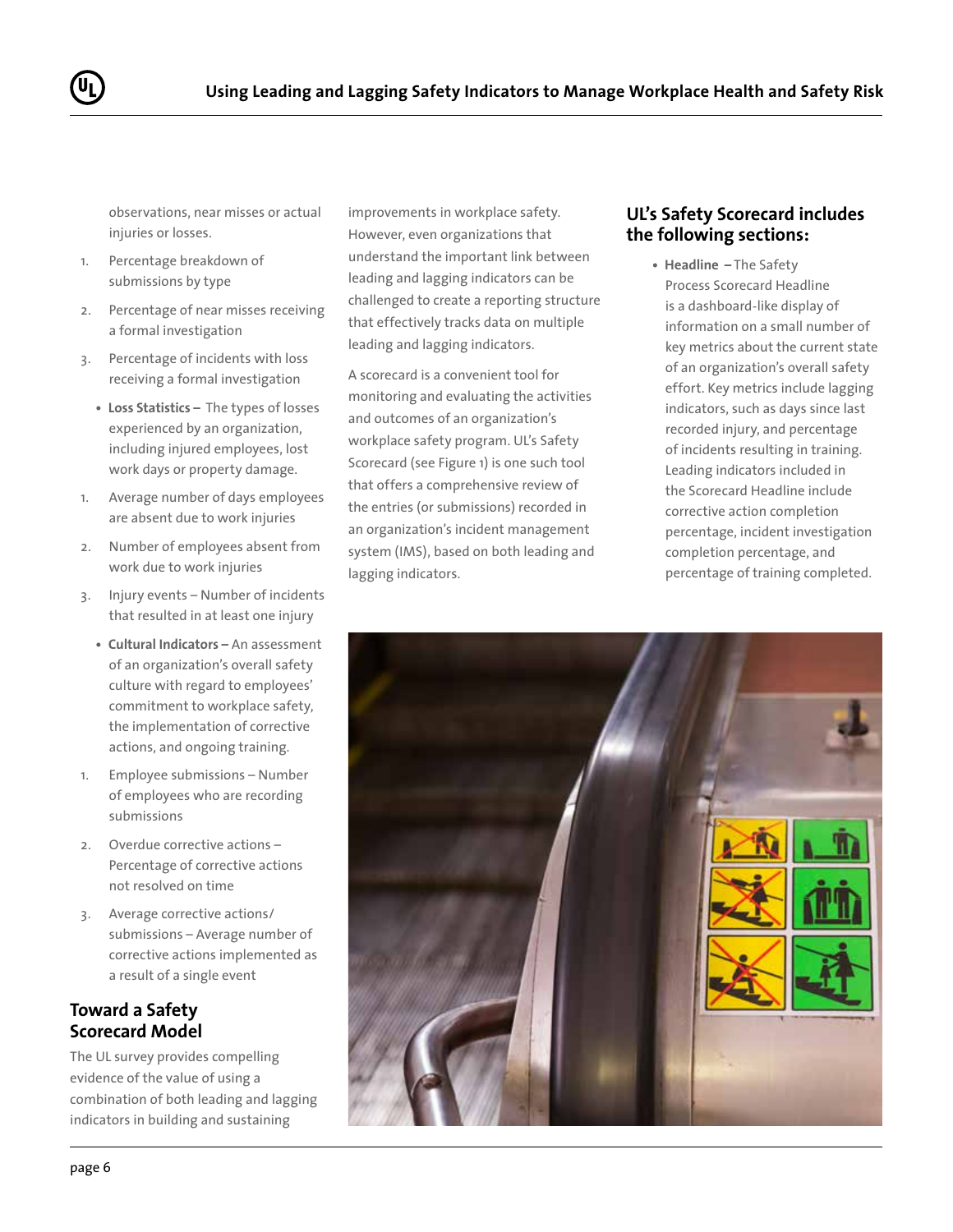| 189                                               | 19%                                               | 47%                |                                        | 9%          |                                    | 80% |                                          |
|---------------------------------------------------|---------------------------------------------------|--------------------|----------------------------------------|-------------|------------------------------------|-----|------------------------------------------|
| 28 Days Since Last<br>Recordable Injury           | Corrective Action<br><b>Completion Percentage</b> |                    | Investigation Completion<br>Percentage |             | Incidents Resulting in<br>Training |     | <b>Training Completion</b><br>Percentage |
| <b>GOVERNANCE OVERVIEW</b>                        |                                                   |                    | <b>RISK ASSESSMENT</b>                 |             |                                    |     |                                          |
|                                                   |                                                   | <b>AS OF TODAY</b> | <b>SUBMISSIONS</b>                     | <b>HIGH</b> | <b>MEDIUM</b>                      | LOW | <b>NEGLIGIBLE</b>                        |
| Overdue Tasks                                     |                                                   | 6                  | Observation                            | 6%          | 6%                                 | 11% | 7%                                       |
| Open Investigations                               |                                                   |                    | Near Miss                              | 8%          | 11%                                | 19% | 5%                                       |
| Open Events<br>$\overline{2}$                     |                                                   |                    | Injury                                 | 10%         | 10%                                | 22% | 6%                                       |
| Injuries Accruing Lost Work Days                  |                                                   | 4                  | Events                                 |             |                                    |     |                                          |
| Injuries Accruing Restricted Work Days            |                                                   | $\circ$            | Observation                            | 5%          | 11%                                | 11% | 13%                                      |
| Open Submissions Marked Urgent                    |                                                   | 4                  | Near Miss                              | 19%         | 14%                                | 19% | 10%                                      |
| TRC Incidence Rate (recent full period Year 2013) |                                                   | 3.6                | Injury                                 | 15%         | 14%                                | 32% | 7%                                       |

| <b>ACTIVITY METRICS</b>    |                    |                  | <b>TIME EFFICENCY</b>                 |                  |                  |  |
|----------------------------|--------------------|------------------|---------------------------------------|------------------|------------------|--|
|                            | <b>YEAR 2013</b>   | <b>YEAR 2012</b> |                                       | <b>YEAR 2013</b> | <b>YEAR 2012</b> |  |
| <b>Submissions Entered</b> | % of Total         | % of Total       | % Completed < 48 Hrs                  |                  |                  |  |
| Observation                | 82%                | 84%              | Submission Resolution                 | 100%             | $\circ$ %        |  |
| Near Miss                  | 9%                 | 16%              | <b>Corrective Actions Completion</b>  | 100%             | 50%              |  |
| Loss                       | 9%                 | $0\%$            | General Purpose Completion            | 100%             | 20%              |  |
| Marked Urgent              | 26%                | 6%               | <b>Training Completion Percentage</b> | 100%             | 100%             |  |
| Submissions Investigated   | % Investigated     | % Investigated   | Investigations Completion             | 100%             | 89%              |  |
| Near Miss                  | $0\%$              | $0\%$            | <b>Event Resolution</b>               | $\circ$ %        | $\circ$ %        |  |
| Loss                       | $0\%$              | $0\%$            | Find   Fix Rate                       |                  |                  |  |
| <b>Hit Ratios</b>          |                    |                  | Submissions                           | 34 1             | $32$   2         |  |
| Observation : Injury       | $\bullet$<br>28:29 | 27:14            | Tasks                                 | 96 34            | 42 17            |  |
| Near Miss: Injury          | 3:29               | 5:14             | Events                                | $24$ 0           | $21$ 0           |  |

| <b>LOSS STATISTICS</b>    |                                      |                  | <b>CULTURE IN</b>                                 |
|---------------------------|--------------------------------------|------------------|---------------------------------------------------|
|                           | <b>YEAR 2013</b>                     | <b>YEAR 2012</b> |                                                   |
| Averge LWD/Injury         | 39                                   | $\overline{2}$   | <b>Employees Submitting</b>                       |
| Employees on LWD          | 0.15%                                | 0.16%            | Overdue Corrective Actions                        |
| Near Miss Events          |                                      |                  | Avg. Corrective Actions/Submission                |
| Injury/Illness            |                                      |                  | Avg. Corrective Actions/Event                     |
| Property/Equipment Damage | 4                                    | $\circ$          | Retraining as Result Of Corrective Action         |
| Motor Vehicle Accident    |                                      |                  | Avg. Test Result of Training as Corrective Action |
| Safety Checklist          | $\overline{a}$                       |                  | <b>Investigations Completed</b>                   |
| <b>BCD</b>                | $\circ$                              | $\circ$          | Overdue Investigation Tasks                       |
|                           | View All Classifications with Losses |                  |                                                   |

| <b>STATISTICS</b> |                  | <b>CULTURE INDICATORS</b>                         |                  |                  |  |  |  |
|-------------------|------------------|---------------------------------------------------|------------------|------------------|--|--|--|
| <b>YEAR 2013</b>  | <b>YEAR 2012</b> |                                                   | <b>YEAR 2013</b> | <b>YEAR 2012</b> |  |  |  |
| 39                | $\overline{2}$   | <b>Employees Submitting</b>                       | $\circ$ %        | о%               |  |  |  |
| 0.15%             | 0.16%            | Overdue Corrective Actions                        | 1194%            | 1377%            |  |  |  |
| $\overline{2}$    |                  | Avg. Corrective Actions/Submission                | O.21             | 0.09             |  |  |  |
|                   |                  | Avg. Corrective Actions/Event                     | 0.36             | 0.43             |  |  |  |
| 4                 | $\circ$          | Retraining as Result Of Corrective Action         | O%               | 50%              |  |  |  |
|                   |                  | Avg. Test Result of Training as Corrective Action | $\circ$          | $\circ$          |  |  |  |
| $\overline{2}$    |                  | <b>Investigations Completed</b>                   | 47%              | 69%              |  |  |  |
| O                 | $\circ$          | Overdue Investigation Tasks                       | 334%             | 831%             |  |  |  |

View All Classifications with Losses

| <b>TOP 5 NATURE OF INJURIES</b><br><b>PERCENT OF TOTAL INJURIES</b> |    |              |     | <b>TOP 5 PRIMARY CAUSAL FACTORS</b><br><b>PERCENT OF TOTAL INJURIES</b> |     |              |     |
|---------------------------------------------------------------------|----|--------------|-----|-------------------------------------------------------------------------|-----|--------------|-----|
|                                                                     |    |              |     |                                                                         |     |              |     |
| Concussion                                                          | 4% | Amputation   | 13% | Communicatio                                                            | 27% | Working Envi | 45% |
| Dislocation                                                         | 4% | Burn         | 13% | Management S                                                            | 18% | Training     | 18% |
| Test for Cus                                                        | 4% | Foreign Body | 13% | Personal Pro                                                            | 18% | Communicatio | 9%  |
|                                                                     |    | Laceration   | 13% | Training                                                                | 18% | Equipment/To | 9%  |
|                                                                     |    |              |     | <b>Newg</b>                                                             | 9%  | Human Factor | 9%  |

View Injury Trends

Report Parameters: Location(s): 11, 1, AP. Bangalore, Delhi, Noida, Noida Sec 59, Delhi 1, Colorado Springs , Nashville, Cool Springs.

Murfeeburo Road, Floor 1, Floor 2, Floor 3, Floor 4, Prod Dev NW Corner, Java, UI

Figure 1 : UL's Safety Scorcard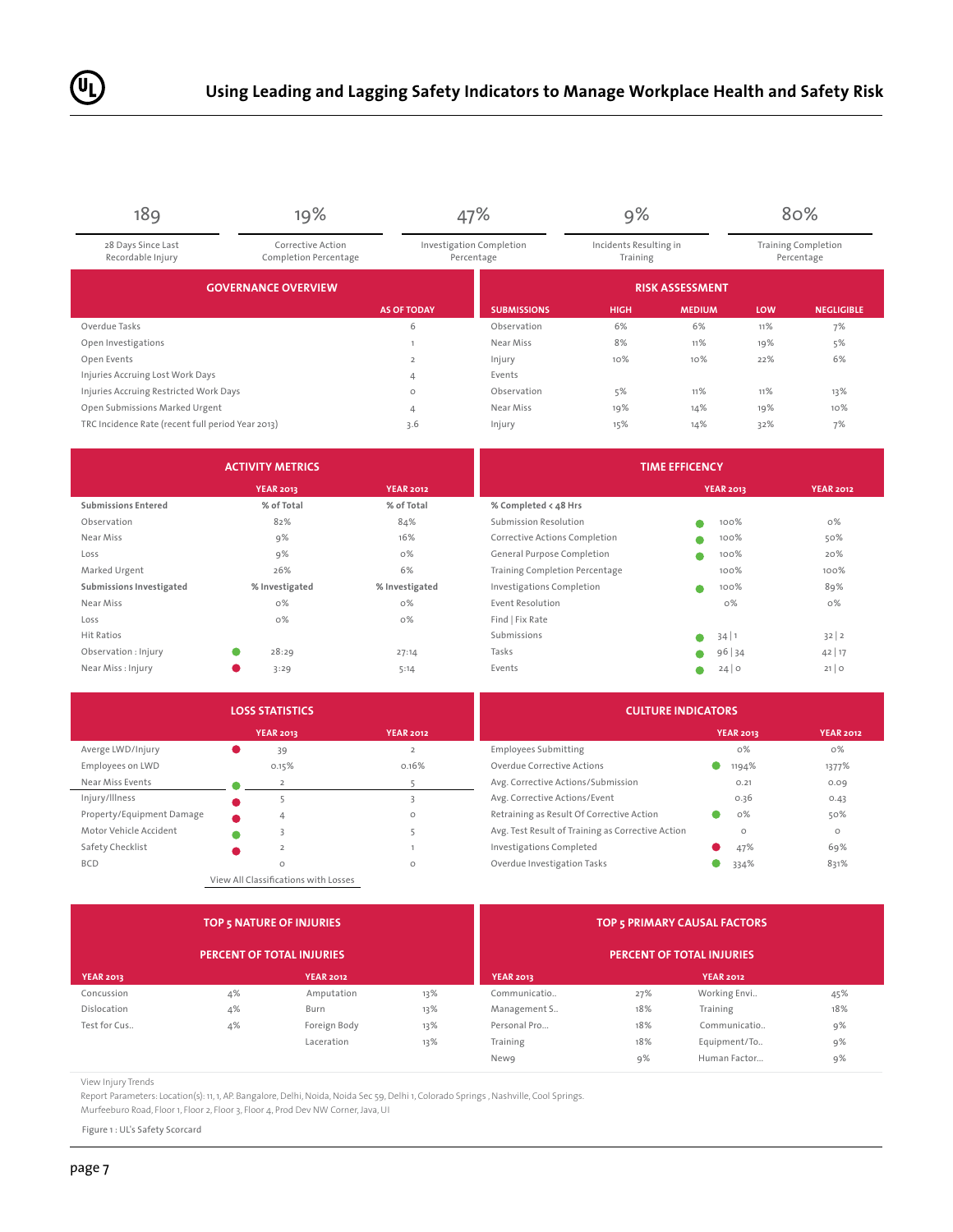- **• Governance Overview –** The Governance Overview section of the Safety Process Scorecard provides a quick glance at the level of activity in connection with oversight tasks. The key leading indicator used in this section is open submissions marked urgent, while lagging indicators include data on open investigations, overdue tasks, injuries accruing lost work days, and injuries ccruing restricted work days.
- **• Risk Assessment –** The Risk Assessment section provides information about the relative risk of issues reported through the Incident Management System (IMS). Specific leading indicators in this section include submissions based on observations and near misses, while lagging indicators include submissions based on actual injuries as well as events based on observation, near misses and actual injuries.
- **• Activity Metrics** The Activity Metrics section of the Scorecard provides detailed information about the various types of submissions made by employees, categorized as observations, near misses and losses. Specific leading indicators include

submissions entered in the IMS on observations and near misses, submissions marked urgent, and submissions of near misses that have been investigated. Other leading indicators include the ratios between observations and injuries, and between near misses and injuries. Lagging indicators in this section include submissions entered or investigated inconnection with actual losses.

- **• Time Efficiency –** The Time Efficiency section consists entirely of leading indicators that evaluate how quickly action is taken on submissions and on follow-up activities, such as corrective actions or supplemental training. Performance is measured against specific benchmarks established by the organization.
- **• Loss Statistics** The Loss Statistics section of the Scorecardconsists almost entirely of lagging ndicators that provide details about the type of losses experienced by an organization as a result of recent incidents, such as injured employees, lost work days or property damage. The sole leading indicator tracked in this section is near miss events.
- **• Culture Indicators** The Cultural Indicators section includes a mix of leading and lagging indicators that evaluate an organization's overall safety culture. It tracks issues including responsiveness to required corrective actions, the effectiveness of employee training, and other actions undertaken to improve the safety of the workplace.
- **• Top 5 Nature of Injuries –** This section of the Scorecard includes one lagging indicator regarding the types of injuries that occurred most often during the selected time period.
- **• Top 5 Causal Factors** This section includes one lagging indicator regarding the specific factors that resulted in the most injuries during the selected time period.

Each section of UL's Safety Scorecard includes data on the type of metric applied (leading or lagging), a description of each metric and how the results should be interpreted, and the method used to calculate that metric. Some individual metrics may also include subcategories that provide additional detail.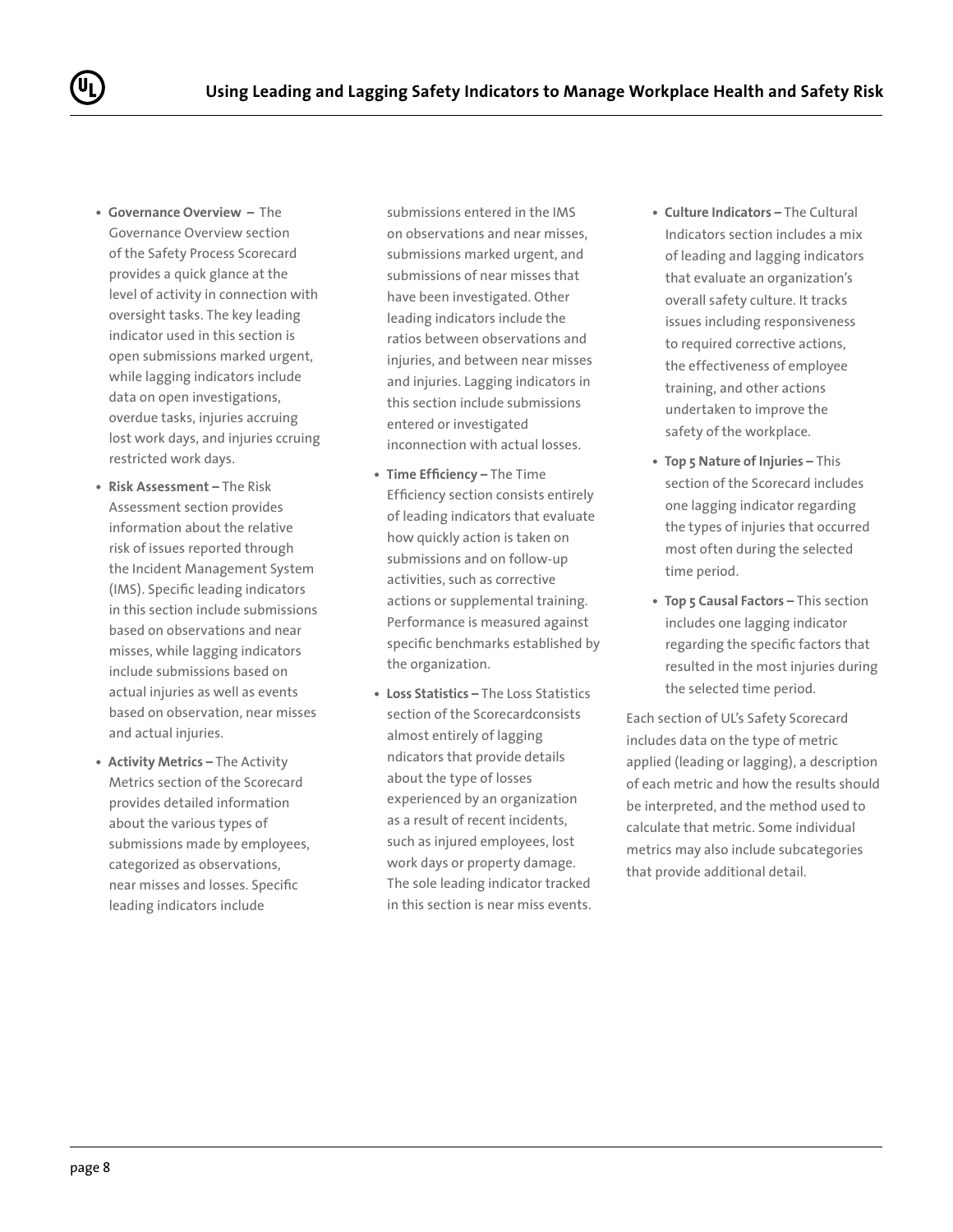

#### **Summary and Conclusions**

Many workplace safety programs focus attention on lagging indicators that report on the outcomes of safety initiatives, but fail to give equal consideration to leading indicators that measure the behaviors and activities necessary to achieve the desired results. A combination of leading and lagging indicators to support behavioral changes can lead to sustainable workplace safety levels over the long term. Combined with an effective scorecard for tracking activities and results, leading and lagging indicators are essential elements in a successful workplace safety program.

UL offers a range of consulting services and proprietary software systems to assist employers in their efforts to reduce workplace risk, manage safety initiatives and support training efforts. To learn more, contact ulworkplace@ul.com